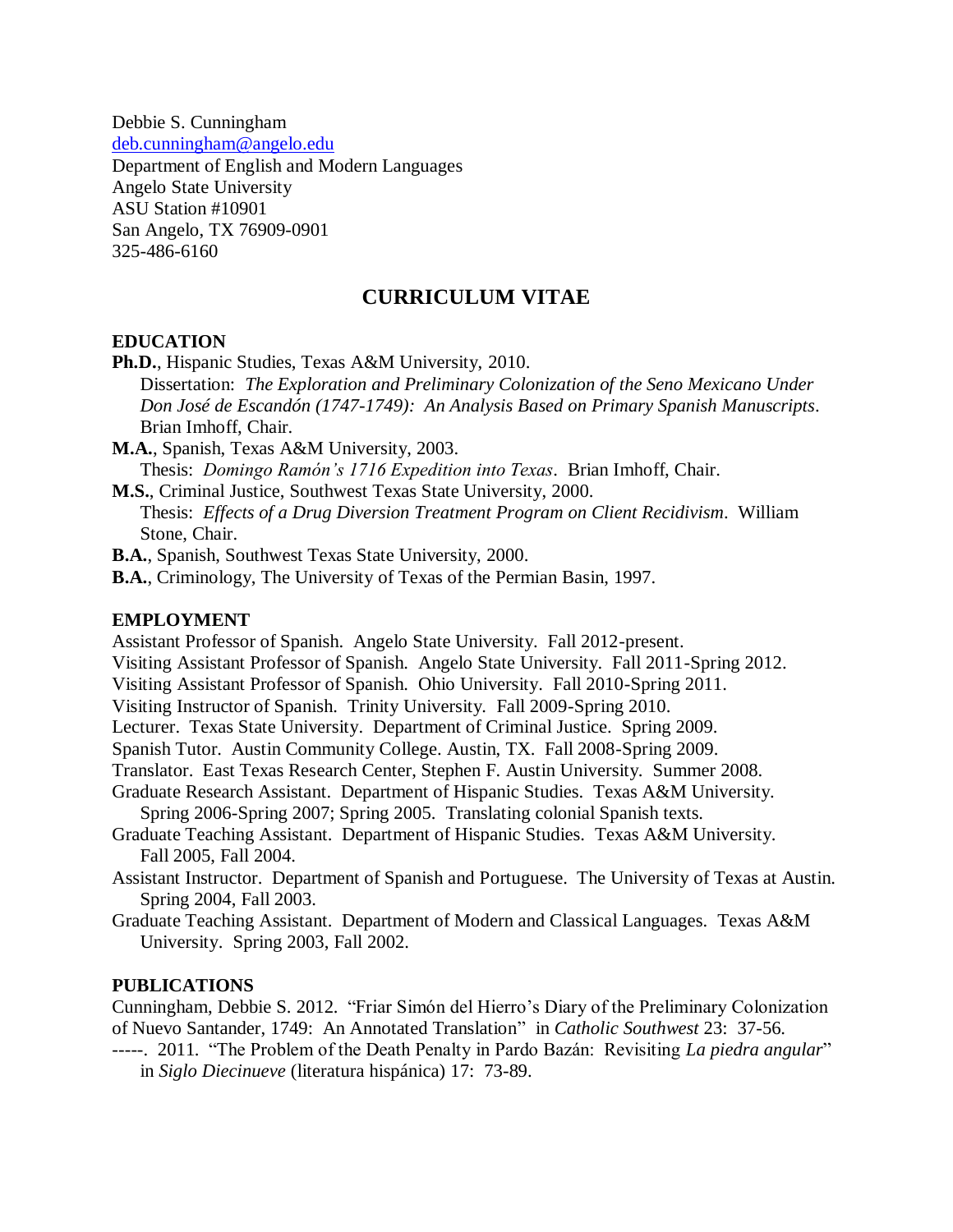- Cunningham, Debbie S., Joytsna Vaid, and H.C. Chen. 2011. "Perceiving and Describing Accidental Events in English vs. Spanish: Influence of Bilingualism" in *Language and Bilingual Cognition,* edited by V. Cook, B. Bassetti, and L. Erlbaum. Psychology Press, 407- 429.
- Cunningham, Debbie S. 2009. "Espinosa's Diary Chronicling the 1716 Ramón Expedition into Texas: Notes on the Translations" in the Language History in the Southwest Volume of *Recovering the US Hispanic Literary Heritage*. Houston: Arte Público Press, 109-122.
- ----. 2008. "Seguín, Juan Nepomuceno." in the Hispanic American Literature Volume of *The Encyclopedia of American Ethnic Literature*, edited by Luz Elena Ramirez. NY: Facts on File, 308-310.
- ----. 2007. "Father Isidro Félix de Espinosa's Diary of the New Entry into the Province of the Tejas, Year 1716: An Annotated Translation" in *Catholic Southwest* 18: 9-35.
- ----. 2006. "The Domingo Ramón Diary of the 1716 Expedition into the Province of the Tejas Indians: An Annotated Translation" in *Southwestern Historical Quarterly* 110 (1): 38-67.
- Cunningham, Debbie S., and William E. Stone. 2005. "Effects of a Drug Diversion Treatment Program on Client Recidivism" in *Substance Abuse Treatment with Correctional Clients: Practical Implications for Institutional and Community Settings*, edited by Barbara Sims. Haworth Press, 135-149.
- Cunningham, Debbie S. 2004. "Domingo Ramón's 1716 Expedition Into Texas: On Foik's Translation" in *Southwest Journal of Linguistics* 23 (1): 35-43.

### **PRESENTATIONS**

- "Don José de Escandón's Exploration and Preliminary Colonization of the *Seno Mexicano*, 1747-49: A Unique Approach in Spanish Expeditionary and Colonization Efforts." Symposium on El Camino Real de los Tejas: Past and Present (Invited), College Station, Texas, November, 2011.
- "Friar Simón del Hierro's Diary of the Preliminary Colonization of the *Seno Mexicano*, 1748- 1749: An Underutilized Source for the History of Nuevo Santander." The Texas State Historical Association 114<sup>th</sup> Annual Meeting (Invited), Dallas, Texas, March 2010.
- "Linguistic Relativity Effects in Perception of Distance and Agency." Poster presented in absentia at the 6th International Symposium on Bilingualism. Hamburg, Germany, June 2007.
- "Spanish for the Professions: An Evaluation of Social Science Majors' Needs." Kentucky Foreign Language Conference 2007 Meeting, Lexington, Kentucky, April 2007.
- "The Ramon and Espinosa Expedition of 1716: A Philological Study of Two Original Diaries." Linguistic Association of the Southwest  $34<sup>th</sup>$  Annual Meeting (Invited), Lubbock, Texas, October 2005.
- "The Problem of Death Penalty in Pardo Bazán: Revisiting *La Piedra Angular*." Kentucky Foreign Language Conference 2005 Meeting, Lexington, Kentucky, April 2005.
- "Ramón v. Espinosa: The Diary Accounts from the 1716 Expedition into the Province of the Tejas Indians." The Arizona Center for Medieval and Renaissance Studies (Invited), Tempe, Arizona, February 2005.
- "Espinosa's Diary Chronicling the 1716 Ramón Expedition into Texas: A Philological Approach to the Analysis of the Translations." East Texas Historical Association Fall Meeting, Nacogdoches, Texas, September 2004.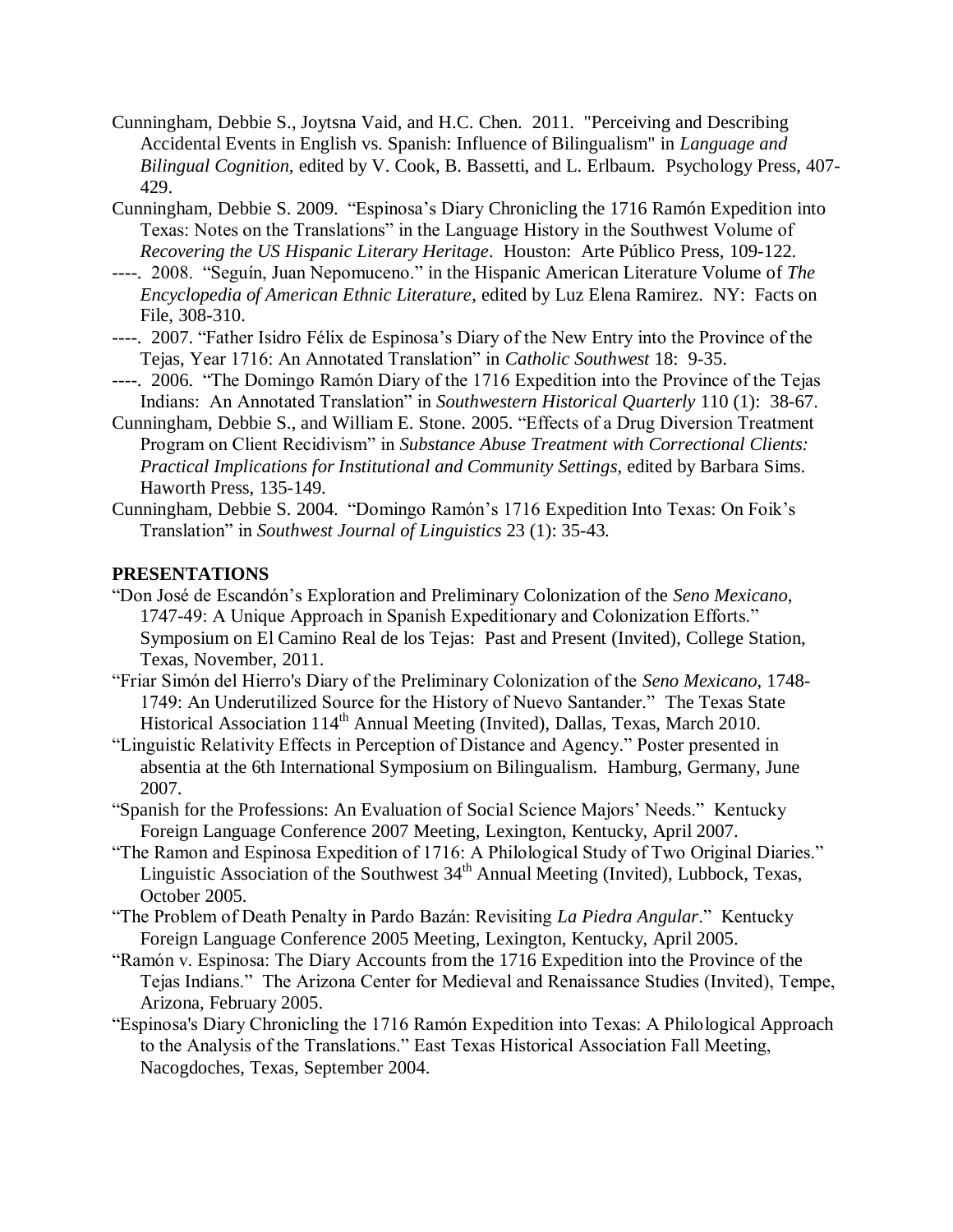- "Espinosa's Diary Chronicling the 1716 Ramón Expedition into Texas: A Philological Approach to the Analysis of the Translations." Linguistic Association of the Southwest  $33<sup>rd</sup>$  Annual Meeting, New Orleans, Louisiana, September 2004.
- "The 1716 Expedition into the Province of the Tejas Indians: A Philological Approach to Editing the Ramón and Espinosa Diaries." The Texas State Historical Association 108<sup>th</sup> Annual Meeting (Invited), Austin, Texas, March 2004.
- "Domingo Ramón's 1716 Expedition into Texas: Revisiting Foik's Translation." Linguistic Association of the Southwest 32<sup>nd</sup> Annual Meeting, The University of Texas-Pan-American, Edinburg, Texas, October 2003.
- "Domingo Ramón's 1716 Expedition into Texas." 13<sup>th</sup> Colloquium on Hispanic and Luso-Brazilian Literatures and Romance Linguistics, University of Texas at Austin, April 2003.
- "Historical and Philological Notes: Domingo Ramón's Diary of his 1716 Expedition into Texas." Hispanic Studies Research Forum, April, 2003. Texas A&M University.
- "Methodological Barriers to the Scientific Evaluation of the Impact of Study Abroad Programs." Presented at Association of Academic Programs in Latin America and the Caribbean, February 2002, Merida, Mexico.
- "Effects of a Drug Diversion Treatment Program on Client Recidivism." Presented at Southwest Association of Criminal Justice Annual Conference, October 2000, San Antonio, Texas.

# **TEACHING HISTORY**

*Upper Division*

Advanced Composition and Conversation (Trinity University) Advanced Spanish (Study Abroad: A Life Experience, Guanajuato, Mexico) Spanish for the Professions (Texas State University in Guanajuato, Mexico)

*Lower Division*

Alternate Beginning Spanish (Texas A&M University)

Beginning Spanish I, II, III (Texas A&M University; The University of Texas, Angelo State University, Ohio University)

Intensive Beginning Spanish (Trinity University)

Intermediate Spanish I, II (Angelo State University, Ohio University, Trinity University) Review of Elementary Spanish (Trinity University)

*Other* Police Systems and Practices (Texas State University)

# **CURRICULAR DEVELOPMENT**

Development and implementation of a Spanish for the professions (criminal justice, business, psychology and social work) component for the upper division courses in the Texas State summer study abroad program in Guanajuato, Mexico. Summer II, 2006.

Development and delivery of an advanced Spanish course curriculum for Study Abroad: A Life Experience's high school student program in Guanajuato, Mexico. Summer I, 2002.

# **INTERNATIONAL EXPERIENCE**

Academic Program Director. Texas State University. Guanajuato, Mexico. Winter interim 2007, 2006, 2005. Summer 2006, 2005.